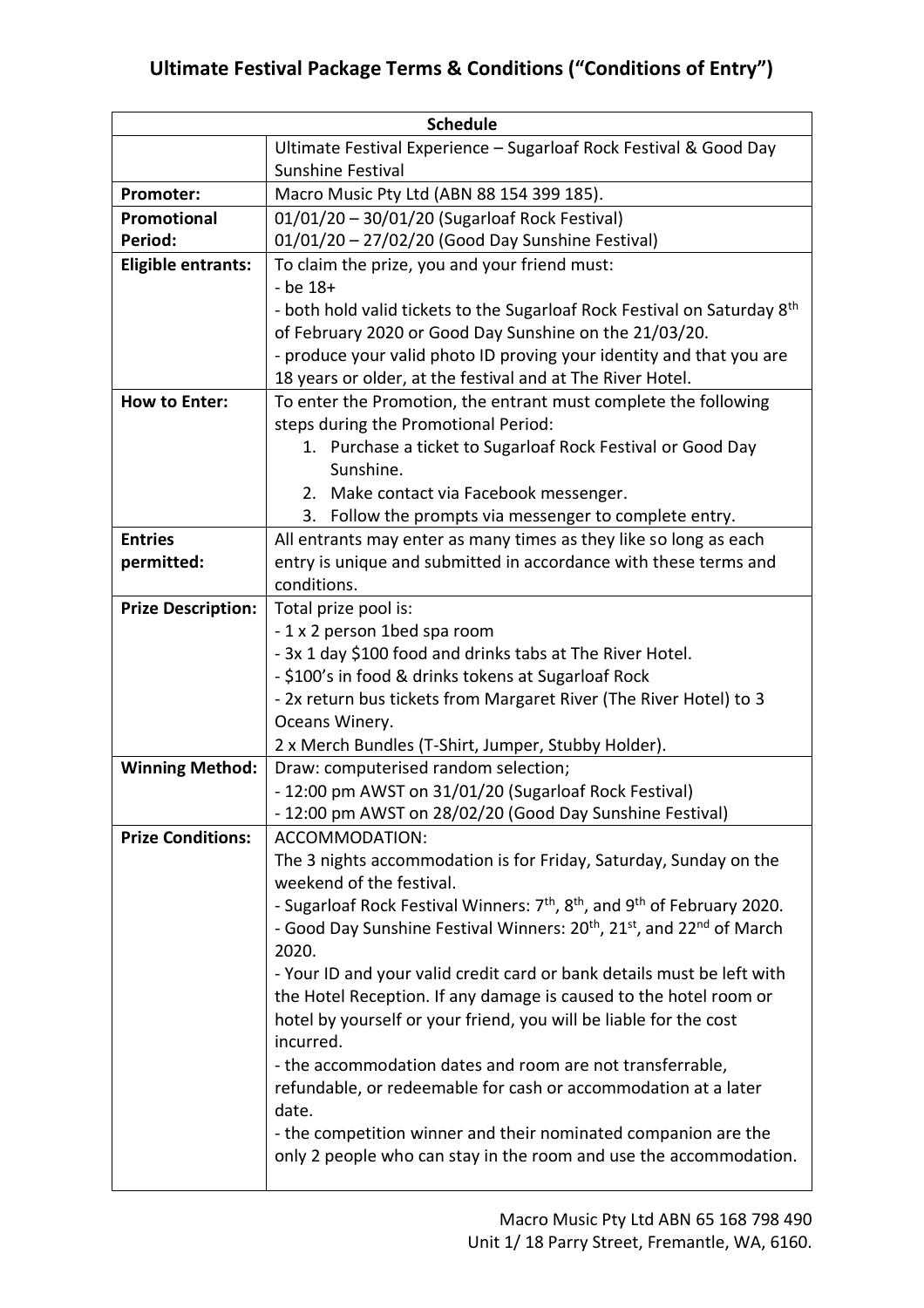|                      | FOOD & BEVERAGE TAB at The River Hotel:                                                                       |
|----------------------|---------------------------------------------------------------------------------------------------------------|
|                      | - Days of use for Sugarloaf Rock Festival Winners: 7 <sup>th</sup> , 8 <sup>th</sup> , and 9 <sup>th</sup> of |
|                      | February 2020 during the opening hours of The River.                                                          |
|                      | - Days of use for Good Day Sunshine Festival Winners: 20 <sup>th</sup> , 21 <sup>st</sup> , and               |
|                      | 22 <sup>nd</sup> of March 2020 during the opening hours of The River.                                         |
|                      | - 3x \$100 food and beverage tab per day is shared between yourself                                           |
|                      | and your companion. 1 x \$100 food and beverage tab will be                                                   |
|                      | provided each day (Friday, Saturday and Sunday).                                                              |
|                      | - Balances on tabs are not transferable across the 3 days and can't be                                        |
|                      | bundled together. E.g. If you do not use the full \$100 on the                                                |
|                      | Saturday, you can't combine the balance remaining into the Sunday                                             |
|                      | tab.                                                                                                          |
|                      | - If your food and/or beverage purchase is over the balance of your                                           |
|                      | tab, you will need to pay the difference.                                                                     |
|                      | - Food and beverage tabs and balances not refundable or                                                       |
|                      | transferrable for cash or for new tabs.                                                                       |
|                      | - Change will not be given for left over balances.                                                            |
|                      | - Daily tabs are not valid in the Bottleshop.                                                                 |
|                      | - Tabs can't be used as entry/door fees to concerts being held at The                                         |
|                      | River.                                                                                                        |
|                      |                                                                                                               |
|                      | FOOD and DRINK TOKENS at the Festival:                                                                        |
|                      | - For use on day of Festival within opening hours of Bar and Food                                             |
|                      | Vendors.                                                                                                      |
|                      | - You will be given 10 x \$10 Tokens.                                                                         |
|                      | - Each token has a value of \$10.                                                                             |
|                      | - Balances not refundable or transferrable for cash or for new bar                                            |
|                      | tabs use outside the specified dates.                                                                         |
|                      | - Change will not be given when using tokens to purchase food or                                              |
|                      | drink at the festival.                                                                                        |
|                      | - You can combine as many of you tokens into a purchase as you                                                |
|                      | require to make up the balance of you purchase                                                                |
|                      | - If you make a purchase that cost more than the total value of your                                          |
|                      | available tokens, you will have to pay the remaining balance.                                                 |
| <b>Winner</b>        | The winner will be contacted by email or phone within two (2)                                                 |
| <b>Notification:</b> | business days of the draw. The winner may be notified publicly via all                                        |
|                      | social media platforms or website.                                                                            |
| <b>Unclaimed</b>     | Prizes must be claimed within one week of draw date. In the event of                                          |
| <b>Prizes:</b>       | an unclaimed prize, the prize will be redrawn one week after draw                                             |
|                      | date. The winners of the redraw will be notified by email within two                                          |
|                      | (2) business days of the redraw.                                                                              |
|                      |                                                                                                               |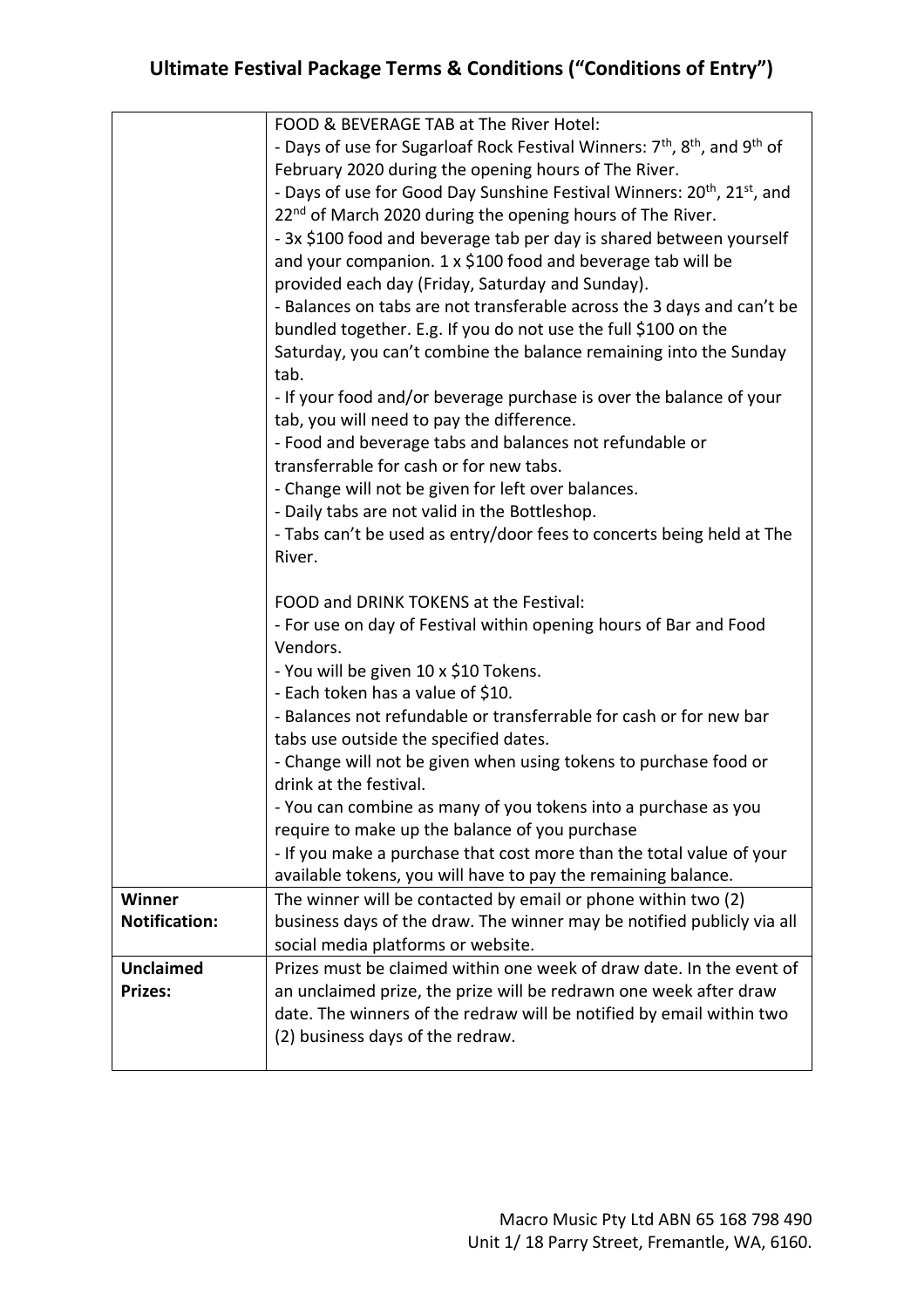1. The entrant agrees and acknowledges that they have read these Conditions of Entry (and Schedule) and that entry into the Promotion is deemed to be acceptance of these Conditions of Entry (and Schedule). Any capitalised terms used in these Conditions of Entry have the meaning given in the Schedule, unless stated otherwise.

2. The Promotion commences on the Start Date and ends on the End Date ("Promotional Period"). Entries are deemed to be received at the time of receipt by the Promoter and not at the time of transmission or deposit by the entrant. Records of the Promoter and its agencies are final and conclusive as to the time of receipt.

3. Valid and eligible entries will be accepted during the Promotional Period.

4. Employees (and the immediate family members) of the Participating Venues, agencies/companies directly associated with the conduct of this Promotion, the Promoter, its distributors, suppliers, subsidiary companies/businesses and associated companies and agencies are not eligible to enter. "Immediate family member" means any of the following: spouse, exspouse, de-facto spouse, child or step-child (whether natural or by adoption), parent, step-parent, grandparent, stepgrandparent, uncle, aunt, niece, nephew, brother, sister, step-brother, step-sister or 1st cousin.

5. Random Draws: a) The draw will take place at Macro Music Management on the 31/01/20 by computerised random selection. Entries open on 1/01/20 and close on 30/01/20

6. All reasonable attempts will be made to contact each winner.

7. If any winner chooses not to take their prize (or is unable to) or does not take or claim a prize by the time specified by the Promoter, or is unavailable, they forfeit the prize and the Promoter is not obliged to substitute the prize.

8. Entrants must have a ticket to the festival. If an entrant fails to produce the festival ticket, as and when requested by the Promoter, the Promoter has the right to invalidate the entrant's respective entry/entries for which Proof of Ticket cannot be provided and/or all entries submitted by that entrant and/or forfeit the entrant's right to a prize.

10. The Promoter supports the responsible service of alcohol and encourages consumers to enjoy alcohol responsibly. Entrants will be refused service of alcohol or provision of an alcohol beverage if it would breach any laws, codes or policies including those of the relevant liquor licensee relating to the responsible service of alcohol. Legal aged consumers are advised to consider the safe drinking levels recommended in the National Health and Medical Research Council Australian Guidelines to Reduce Health Risks from Drinking Alcohol 11. No part of a prize is exchangeable, redeemable for cash or any other prize or transferable,

unless otherwise specified in writing by the Promoter.

12. If a prize (or portion of a prize) is unavailable the Promoter reserves the right to substitute the prize (or that portion of the prize) to a prize of equal or greater value and/or specification, subject to any written directions of a regulatory authority.

13. No entry fee is charged by the Promoter to enter the Promotion. Where entry is allowed online, there is no additional cost to enter the Promotion other than any cost paid by the entrant to access the website or social media platform of entry via their Internet service provider.

14. Each prize will be awarded to the person named in the entry and any entry that is made on behalf of an entrant or by a third party will be invalid. If there is a dispute as to the identity of an entrant or winner, the Promoter reserves the right, in its sole discretion, to determine the identity of the entrant or winner.

15. Entrants' personal information will be collected by the Promoter. Personal information will be stored on the Promoter's databases. The Promoter may use this information for future marketing purposes regarding its products, including contacting the entrant electronically. The Promoter are bound by the Australian Privacy Principles in accordance with the Privacy Act 1988 (Cth) and their privacy policies which are located at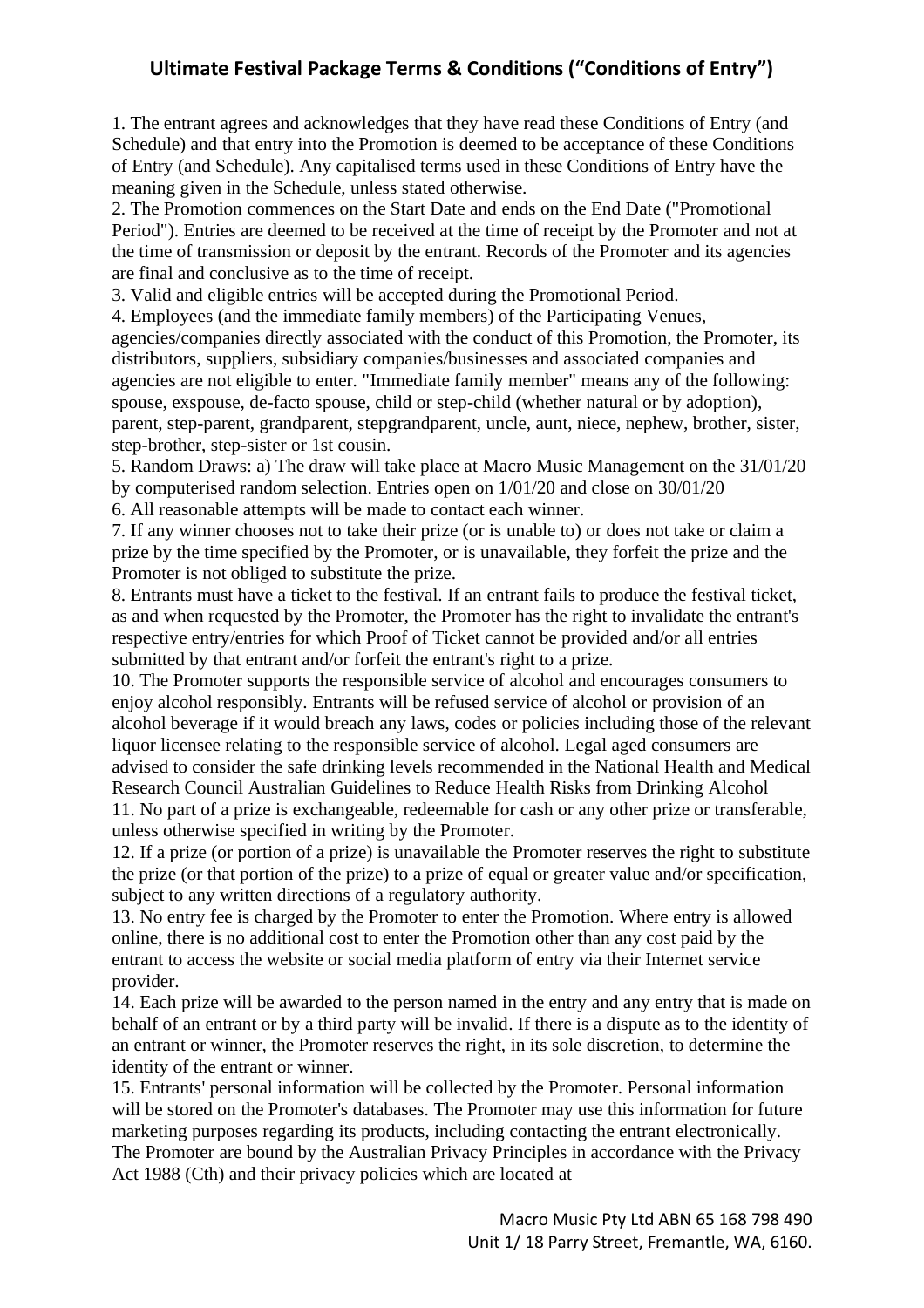[https://www.oztix.com.au/privacy/long.html.](https://www.oztix.com.au/privacy/long.html) The privacy policies contain information about how the entrant may access, update and seek correction of the personal information the Promoter holds about them and how the entrant may complain about any potential breach by the Promoter of the Australian Privacy Principles or any other Australian privacy laws and how such complaints will be dealt with. The Promoter collect personal information about entrants to enable them to participate in this Promotion and may disclose the entrants' personal information to third parties including its contractors and agents, prize suppliers and service providers to assist in conducting this Promotion and to the State and Territory lottery departments as required under the relevant lottery legislation. If the entrant does not provide their personal information as requested, they may be ineligible to enter or claim a prize in the Promotion. Personal information collected from entrants will not be disclosed to any entity located outside of Australia.

16. For the purposes of public statements and advertisements, the Promoter may only publish the winner's surname, initial and State/Territory or postcode of residence.

17. It is a condition of accepting the prize that a winner may be required to sign a legal release as determined by the Promoter in its absolute discretion, prior to receiving a prize. 18. If a prize is provided to the Promoter by a third party, the prize is subject to the terms and conditions of the third-party prize supplier and the provision of the prize is the sole responsibility of the third party and not the Promoter. The terms and conditions which apply to the prize at the time it is issued to the winner will prevail over these Conditions of Entry, to the extent of any inconsistency. The Promoter accepts no responsibility or liability for any delay or failure by the third party to deliver the prize, any delay or failure relating to the prize itself or failure by the third party to meet any of its obligations in these Conditions of Entry or otherwise.

19. Any guarantee or warranty given is in addition to any relevant statutory guarantees and warranties and nothing in these Conditions of Entry restricts, excludes or modifies or purports to restrict, exclude or modify any statutory consumer rights under any applicable law including the Competition and Consumer Act 2010 (Cth).

20. If for any reason any aspect of this Promotion is not capable of running as planned, including by reason of computer virus, communications network failure, bugs, tampering, unauthorised intervention, fraud, technical failure or any cause beyond the control of the Promoter, the Promoter may in its sole discretion cancel, terminate, modify or suspend the Promotion and invalidate any affected entries, or suspend or modify a prize, subject to State or Territory regulation.

21. The Promoter reserves the right, at any time, to validate and check the authenticity of entries and entrant's details (including an entrant's identity, age and place of residence). In the event that a winner cannot provide suitable proof as required by the Promoter to validate their entry, the winner will forfeit the prize in whole and no substitute will be offered. Incomplete, indecipherable, inaudible, incorrect and illegible entries, as applicable, will at the Promoter's discretion be deemed invalid and not eligible to win. Entries containing offensive or defamatory comments, or which breach any law or infringe any third-party rights, including intellectual property rights, are not eligible to win. The use of any automated entry software or any other mechanical or electronic means that allows an individual to automatically enter repeatedly is prohibited and may render all entries submitted by that individual invalid. 22. The Promoter reserves the right to disqualify entries in the event of non-compliance with these Conditions of Entry. In the event that there is a dispute concerning the conduct of the Promotion, the decision of the Promoter is final and binding on each entrant and no correspondence will be entered into.

23. The Promoter and its associated agencies and companies will not be liable for any loss (including, without limitation, indirect, special or consequential loss or loss of profits),